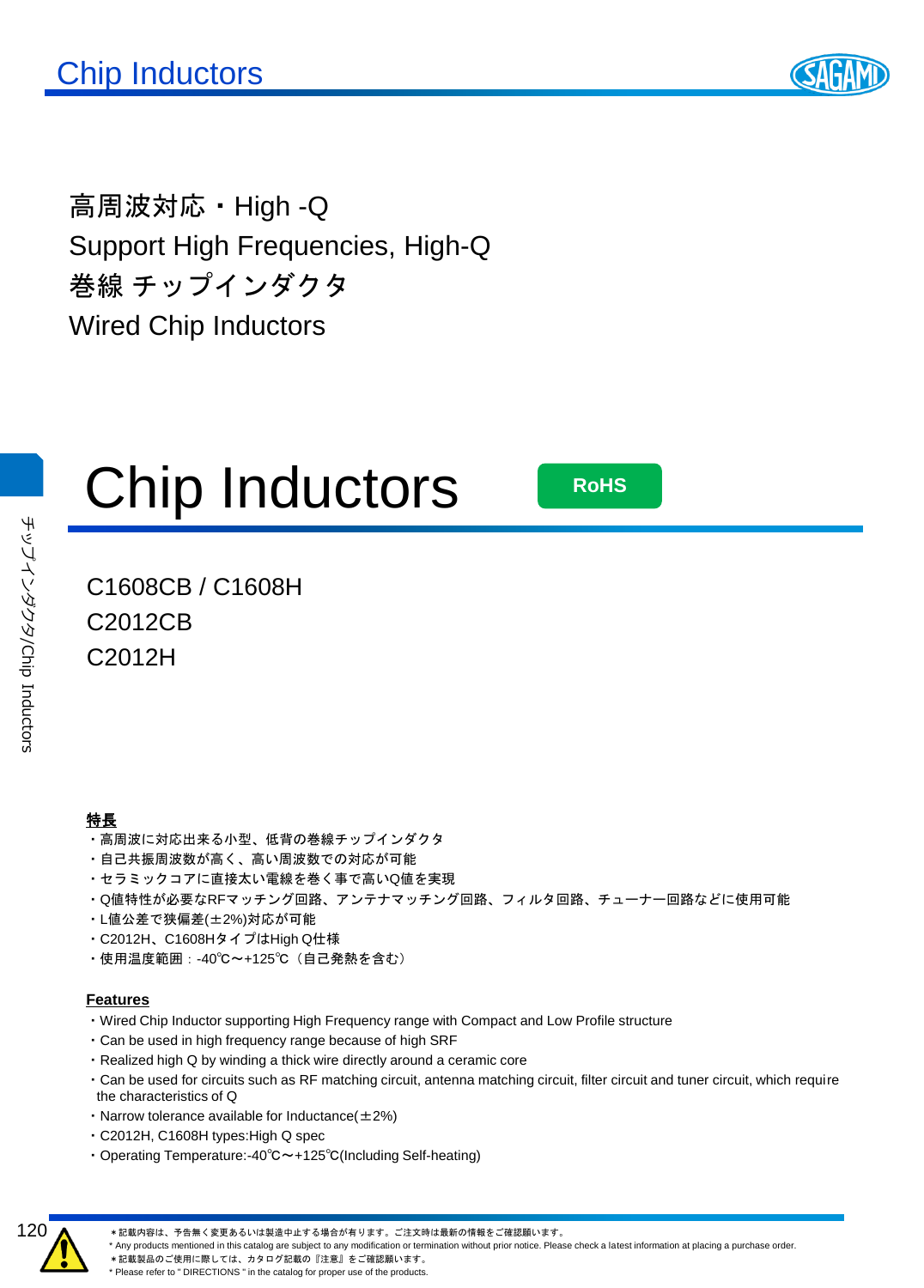## Chip Inductors



#### ■C1608CB / C1608H 0.90 0.33



#### ■C2012CB





 $(0.86)$ 

0.33

#### ■C2012H 1.7 max.





1.17  $0.43$  1.17  $0.43$ 

 $0.43$ 

 $43$ <u>ਂ</u>







#### ca b

| Recommended Land Pattern 推奨ランドパターン |  |
|------------------------------------|--|
|------------------------------------|--|

| <b>Type</b> |      |       |    |  |  |  |
|-------------|------|-------|----|--|--|--|
| C1608CB/H   | 0.64 | 92. ا | റാ |  |  |  |
| C2012CB/H   | 0.76 | 2.80  |    |  |  |  |



\*記載内容は、予告無く変更あるいは製造中止する場合が有ります。ご注文時は最新の情報をご確認願います。

\* Any products mentioned in this catalog are subject to any modification or termination without prior notice. Please check a latest information at placing a purchase order.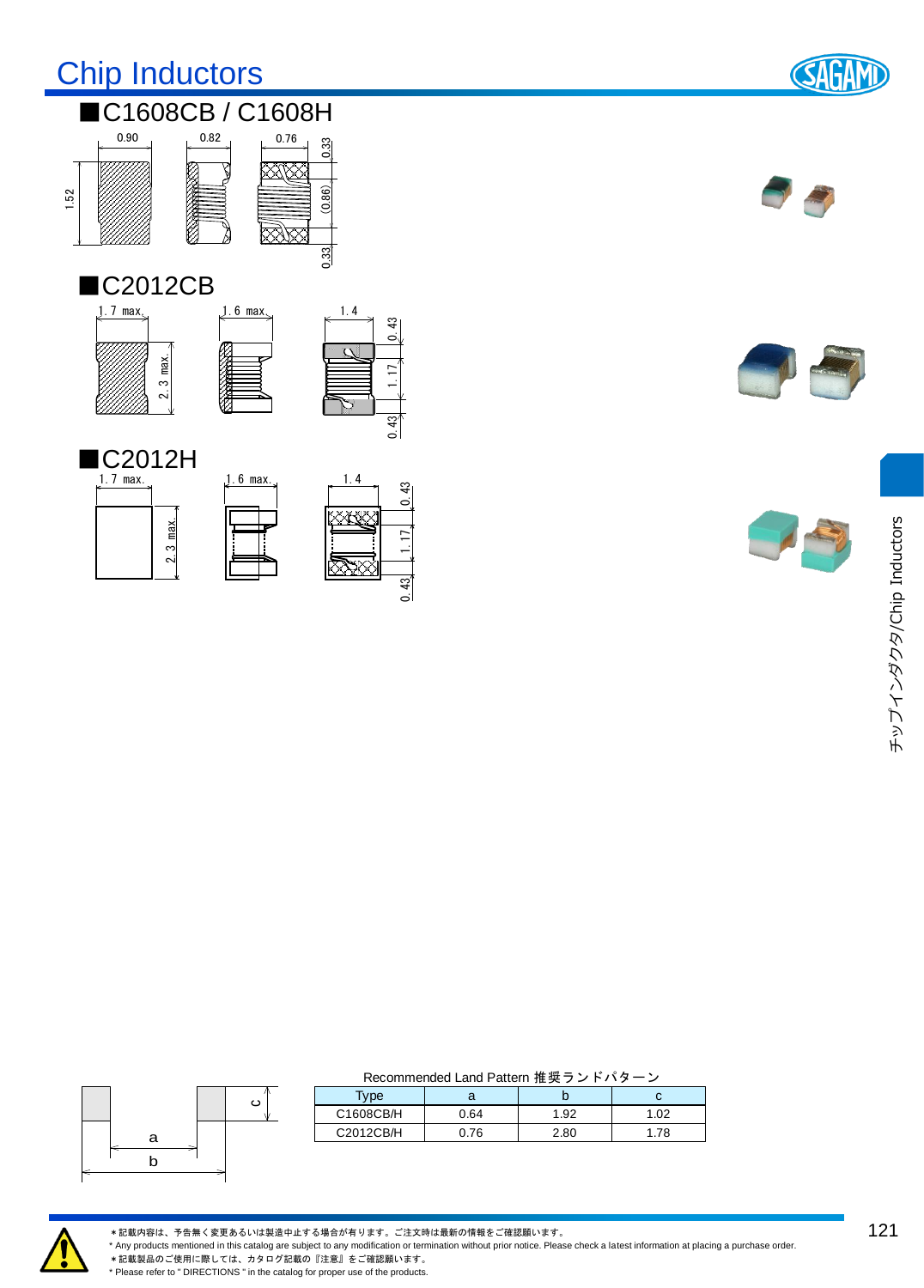

#### ■C1608CB / C1608H

| Inductance<br>インダクタンス |           |                            | Q                                                                                                   | <b>SRF</b><br>自己共振周波数(MHz) |        |                 | DC Resistance<br>直流抵抗 (Ω) |                                | Temperature rise allowable current<br>温度上昇許容電流 (A) |
|-----------------------|-----------|----------------------------|-----------------------------------------------------------------------------------------------------|----------------------------|--------|-----------------|---------------------------|--------------------------------|----------------------------------------------------|
| Code                  | (nH)      | C1608CB                    | min.<br>C1608H                                                                                      | min.<br>C1608CB            | C1608H | max.<br>C1608CB | C1608H                    | C1608CB                        | C1608H                                             |
| <b>1N5</b>            | 1.5       | 16                         |                                                                                                     | 6000                       |        | 0.045           |                           | 0.70                           |                                                    |
| 2N7                   | 2.7       |                            | 23                                                                                                  |                            | 6000   |                 | 0.045                     |                                | 1.40                                               |
| <b>3N6</b>            | 3.6       | 22                         | 26                                                                                                  | 5900                       | 6000   | 0.066           | 0.045                     | 0.70                           | 1.35                                               |
| 3N9                   | 3.9       | 22                         | 26                                                                                                  | 6000                       | 6000   | 0.080           | 0.057                     | 0.70                           | 1.30                                               |
| 4N3                   | 4.3       | 22                         |                                                                                                     | 5900                       |        | 0.070           |                           | 0.70                           |                                                    |
| 5N6                   | 5.6       |                            | 31                                                                                                  |                            | 6000   |                 | 0.068                     |                                | 1.25                                               |
| 6N <sub>8</sub>       | 6.8       | 27                         | 33                                                                                                  | 5800                       | 6000   | 0.110           | 0.068                     | 0.70                           | 1.20                                               |
| <b>7N5</b>            | 7.5       | 28                         |                                                                                                     | 4800                       |        | 0.110           |                           | 0.70                           |                                                    |
| 8N2                   | 8.2       | 28                         | 33                                                                                                  | 4600                       | 6000   | 0.110           | 0.088                     | 0.70                           | 1.10                                               |
| 8N7                   | 8.7       | 28                         |                                                                                                     | 4600                       |        | 0.110           |                           | 0.70                           |                                                    |
| <b>9N1</b>            | 9.1       |                            | 34                                                                                                  |                            | 6000   |                 | 0.088                     |                                | 1.10                                               |
| <b>10N</b>            | 10        | 31                         | 37                                                                                                  | 4800                       | 6000   | 0.140           | 0.088                     | 0.70                           | 1.10                                               |
| <b>11N</b>            | 11        | 33                         |                                                                                                     | 4000                       |        | 0.140           |                           | 0.70                           |                                                    |
| <b>12N</b>            | 12        | 35                         | 38                                                                                                  | 4000                       | 6000   | 0.140           | 0.110                     | 0.70                           | 0.95                                               |
| <b>15N</b>            | 15        | 35                         | 40                                                                                                  | 4000                       | 4000   | 0.170           | 0.110                     | 0.70                           | 0.95                                               |
| 16N                   | 16        | 34                         |                                                                                                     | 3300                       |        | 0.180           |                           | 0.70                           |                                                    |
| 18N                   | 18        | 35                         | 42                                                                                                  | 3100                       | 4000   | 0.180           | 0.130                     | 0.70                           | 0.85                                               |
| 22N                   | 22        | 38                         | 42                                                                                                  | 3000                       | 3700   | 0.210           | 0.140                     | 0.70                           | 0.80                                               |
| 24N                   | 24        | 37                         |                                                                                                     | 2650                       |        | 0.210           |                           | 0.70                           |                                                    |
| 27N                   | 27        | 40                         | 42                                                                                                  | 2800                       | 3500   | 0.240           | 0.160                     | 0.60                           | 0.75                                               |
| 30N                   | 30        | 37                         |                                                                                                     | 2250                       |        | 0.240           |                           | 0.60                           |                                                    |
| 33N                   | 33        | 40                         | 41                                                                                                  | 2300                       | 2700   | 0.240           | 0.180                     | 0.60                           | 0.70                                               |
| <b>36N</b>            | 36        | 38                         |                                                                                                     | 2080                       |        | 0.270           |                           | 0.60                           |                                                    |
| 39N                   | 39        | 40                         | 40                                                                                                  | 2200                       | 2400   | 0.260           | 0.210                     | 0.60                           | 0.70                                               |
| 43N                   | 43        | 39                         |                                                                                                     | 2000                       |        | 0.300           |                           | 0.60                           |                                                    |
| 47N                   | 47        | 38                         | 39                                                                                                  | 2000                       | 2400   | 0.300           | 0.230                     | 0.60                           | 0.70                                               |
| 51N                   | 51        | 38                         |                                                                                                     | 2000                       |        | 0.380           |                           | 0.40                           |                                                    |
| 56N                   | 56        | 38                         |                                                                                                     | 1900                       |        | 0.330           |                           | 0.60                           |                                                    |
| 62N                   | 62        | 38                         |                                                                                                     | 1700                       |        | 0.400           |                           | 0.40                           |                                                    |
| 68N                   | 68        | 37                         |                                                                                                     | 1700                       |        | 0.360           |                           | 0.60                           |                                                    |
| <b>72N</b>            | 72        | 34                         |                                                                                                     | 1700                       |        | 0.490           |                           | 0.40                           |                                                    |
| <b>75N</b>            | 75        | 34                         |                                                                                                     | 1700                       |        | 0.480           |                           | 0.40                           |                                                    |
| 82N                   | 82        | 34                         |                                                                                                     | 1700                       |        | 0.540           |                           | 0.40                           |                                                    |
| 91N                   | 91        | 34                         |                                                                                                     | 1600                       |        | 0.520           |                           | 0.40                           |                                                    |
| <b>R10</b>            | 100       | 34                         |                                                                                                     | 1400                       |        | 0.580           |                           | 0.40                           |                                                    |
| R <sub>11</sub>       | 110       | 32                         |                                                                                                     | 1350                       |        | 0.610           |                           | 0.30                           |                                                    |
| R <sub>12</sub>       | 120       | 32                         |                                                                                                     | 1300                       |        | 0.740           |                           | 0.25                           |                                                    |
| R <sub>15</sub>       | 150       | 32                         |                                                                                                     | 1300                       |        | 1.20            |                           | 0.20                           |                                                    |
| R <sub>18</sub>       | 180       | 25                         |                                                                                                     | 1200                       |        | 1.35            |                           | 0.18                           |                                                    |
| R <sub>22</sub>       | 220       | 25                         |                                                                                                     | 1150                       |        | 1.95            |                           | 0.16                           |                                                    |
| <b>R24</b>            | 240       | 28                         |                                                                                                     | 950                        |        | 2.80            |                           | 0.16                           |                                                    |
| R <sub>27</sub>       | 270       | 28                         |                                                                                                     | 900                        |        | 3.00            |                           | 0.15                           |                                                    |
| <b>R33</b>            | 330       | 27                         |                                                                                                     | 800                        |        | 4.20            |                           | 0.13                           |                                                    |
| <b>R39</b>            | 390       | 27                         |                                                                                                     | 700                        |        | 5.60            |                           | 0.12                           |                                                    |
|                       |           |                            |                                                                                                     |                            |        |                 |                           |                                |                                                    |
|                       |           |                            |                                                                                                     |                            |        | 記事:             |                           | 1.温度上昇許容電流:コアの表面温度上昇が20℃以下の電流値 |                                                    |
|                       |           |                            | Notes: 1. Temperature rise allowable current: A rise in temperature of core surface is within 20°C. |                            |        |                 |                           |                                |                                                    |
|                       |           |                            |                                                                                                     |                            |        |                 |                           |                                |                                                    |
|                       |           |                            |                                                                                                     |                            |        |                 |                           |                                |                                                    |
|                       |           |                            |                                                                                                     |                            |        |                 |                           |                                |                                                    |
|                       |           |                            |                                                                                                     |                            |        |                 |                           |                                |                                                    |
|                       |           |                            |                                                                                                     |                            |        |                 |                           |                                |                                                    |
|                       |           |                            |                                                                                                     |                            |        |                 |                           |                                |                                                    |
|                       |           | Inductance Range インダクタンス範囲 |                                                                                                     |                            |        |                 |                           |                                |                                                    |
|                       | Tolerance |                            | C1608CB                                                                                             | C1608H                     |        |                 |                           | Parts Code 品番コード例              |                                                    |

Inductance Range インダクタンス範囲

|             | $1.000(0.100 + 0.01)$ go $1 - 7$ $7 - 7 - 7$ |                     |  |  |  |  |  |
|-------------|----------------------------------------------|---------------------|--|--|--|--|--|
| Tolerance   | C <sub>1608</sub> C <sub>B</sub>             | C <sub>1608</sub> H |  |  |  |  |  |
| $±10\%$ (K) | 1.5nH $\sim$ 8.7nH                           | $2.7nH - 9.1nH$     |  |  |  |  |  |
| $±5\%$ (J)  | $3.6nH \sim 390nH$                           | $3.6nH \sim 47nH$   |  |  |  |  |  |
| $±2\%(G)$   | $10nH \sim 390nH$                            | 10nH $\sim$ 47nH    |  |  |  |  |  |
|             |                                              |                     |  |  |  |  |  |

| Parts Code 品番コード例 |  |                                         |  |     |  |
|-------------------|--|-----------------------------------------|--|-----|--|
| C1608CB           |  |                                         |  |     |  |
| Type<br>タイプ       |  | Inductance Code Tolerance<br>インダクタンスコード |  | 許容差 |  |



チップインダクタ

/Chip Inductors

チップインダクタ/Chip Inductors

\*記載内容は、予告無く変更あるいは製造中止する場合が有ります。ご注文時は最新の情報をご確認願います。

\* Any products mentioned in this catalog are subject to any modification or termination without prior notice. Please check a latest information at placing a purchase order.

\*記載製品のご使用に際しては、カタログ記載の『注意』<br>※記載製品のご使用に際しては、カタログ記載の『注意』をご確認願います。 \* Please refer to " DIRECTIONS " in the catalog for proper use of the products.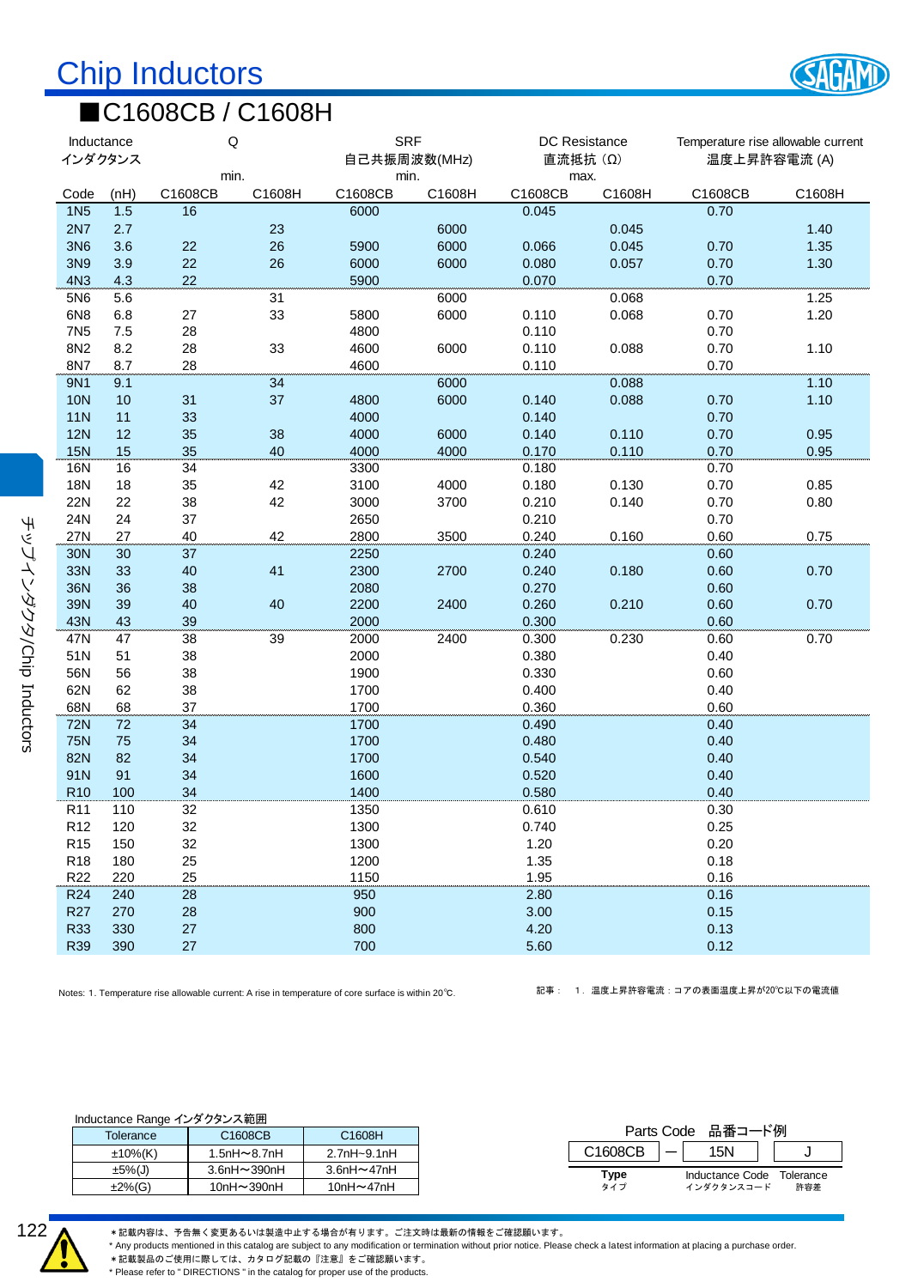## Chip Inductors



#### ■C1608CB / C1608H





| Inductance and Q test frequency インダクタンス・Q測定周波数 |  |
|------------------------------------------------|--|
|                                                |  |

| $\sim$ $\sim$ $\sim$ $\sim$ $\sim$ $\sim$ |                |                  |  |  |  |  |
|-------------------------------------------|----------------|------------------|--|--|--|--|
| f(MHz)                                    | C1608CB        | C1608H           |  |  |  |  |
|                                           | L.Q            | L.Q              |  |  |  |  |
| 250                                       | $1.5 - 43nH$   | $2.7 - 39nH$     |  |  |  |  |
| 200                                       | $47 - 68$ nH   | 47 <sub>nH</sub> |  |  |  |  |
| 150                                       | $72 - 150$ nH  |                  |  |  |  |  |
| 100                                       | $180 - 390$ nH |                  |  |  |  |  |

チップインダクタ/Chip Inductors チップインダクタ/Chip Inductors



\*記載内容は、予告無く変更あるいは製造中止する場合が有ります。ご注文時は最新の情報をご確認願います。 \* Any products mentioned in this catalog are subject to any modification or termination without prior notice. Please check a latest information at placing a purchase order. \*記載製品のご使用に際しては、カタログ記載の『注意』をご確認願います。 \* Please refer to " DIRECTIONS " in the catalog for proper use of the products.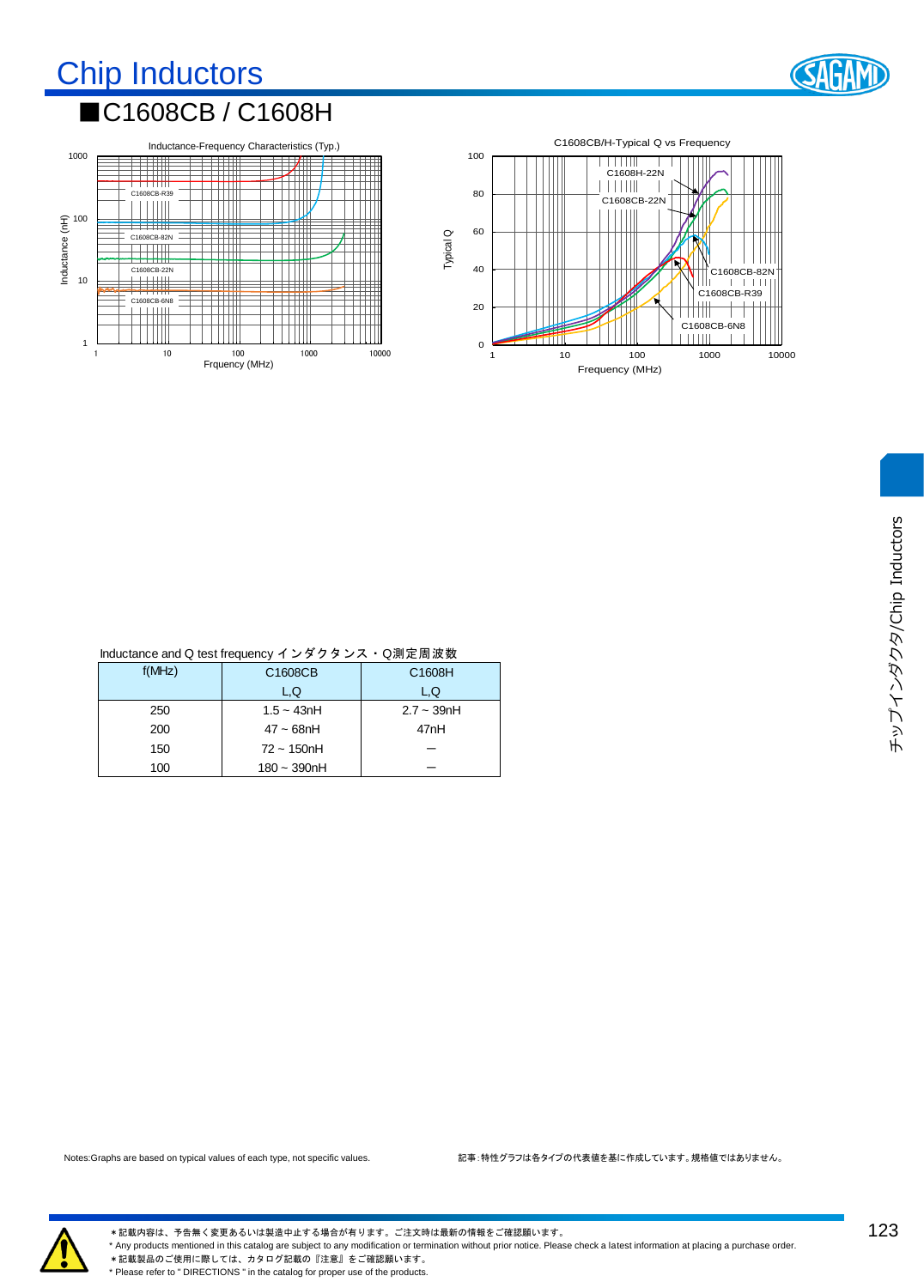## Chip Inductors

|                 | ■C2012CB / C2012H |         |        |                                                                                                         |        |                                       |        |                                     |        |
|-----------------|-------------------|---------|--------|---------------------------------------------------------------------------------------------------------|--------|---------------------------------------|--------|-------------------------------------|--------|
|                 | Q<br>Inductance   |         |        | <b>SRF</b><br><b>DC Resistance</b>                                                                      |        | Temperature rise<br>allowable current |        |                                     |        |
| インダクタンス         |                   | min.    |        | 自己共振周波数(MHz)<br>min.                                                                                    |        | 直流抵抗 (Ω)<br>max.                      |        | 温度上昇許容電流 (A)                        |        |
| Code            | (nH)              | C2012CB | C2012H | C2012CB                                                                                                 | C2012H | C2012CB                               | C2012H | C2012CB                             | C2012H |
| <b>2N7</b>      | 2.7               |         | 50     |                                                                                                         | 6000   |                                       | 0.040  |                                     | 1.50   |
| 3N <sub>3</sub> | 3.3               | 50      |        | 6000                                                                                                    |        | 0.080                                 |        | 0.60                                |        |
| 5N <sub>6</sub> | 5.6               |         | 60     |                                                                                                         | 6000   |                                       | 0.040  |                                     | 1.20   |
| 6N <sub>8</sub> | 6.8               | 50      | 60     | 5500                                                                                                    | 4800   | 0.110                                 | 0.050  | 0.60                                | 1.20   |
| <b>8N2</b>      | 8.2               | 50      |        | 4700                                                                                                    |        | 0.120                                 |        | 0.60                                |        |
| 10N             | 10.0              |         | 60     |                                                                                                         | 4500   |                                       | 0.060  |                                     | 1.00   |
| <b>12N</b>      | 12.0              | 45      | 60     | 4000                                                                                                    | 3400   | 0.150                                 | 0.070  | 0.60                                | 1.00   |
| <b>15N</b>      | 15.0              | 45      | 60     | 3400                                                                                                    | 2400   | 0.170                                 | 0.090  | 0.60                                | 0.90   |
| 18N             | 18.0              | 45      | 60     | 3300                                                                                                    | 2800   | 0.210                                 | 0.110  | 0.60                                | 0.80   |
| 22N             | 22.0              | 45      | 60     | 2600                                                                                                    | 2300   | 0.220                                 | 0.090  | 0.50                                | 0.85   |
| <b>24N</b>      | 24.0              |         | 60     |                                                                                                         | 2000   |                                       | 0.090  |                                     | 0.85   |
| <b>27N</b>      | 27                | 45      | 60     | 2500                                                                                                    | 2300   | 0.250                                 | 0.140  | 0.50                                | 0.80   |
| 33N             | 33                | 40      | 60     | 2050                                                                                                    | 2000   | 0.270                                 | 0.110  | 0.50                                | 0.80   |
| 39N             | 39                | 40      | 60     | 2000                                                                                                    | 2000   | 0.290                                 | 0.130  | 0.50                                | 0.75   |
| 43N             | 43                |         | 60     |                                                                                                         | 1700   |                                       | 0.130  |                                     | 0.75   |
| 47N             | 47                | 40      | 60     | 1650                                                                                                    | 1400   | 0.310                                 | 0.130  | 0.50                                | 0.75   |
| 56N             | 56                | 40      | 60     | 1550                                                                                                    | 1600   | 0.340                                 | 0.150  | 0.50                                | 0.70   |
| 68N             | 68                | 40      | 60     | 1450                                                                                                    | 1450   | 0.380                                 | 0.220  | 0.50                                | 0.55   |
| 82N             | 82                | 40      | 60     | 1300                                                                                                    | 1350   | 0.420                                 | 0.250  | 0.40                                | 0.50   |
| 91N             | 91                |         | 60     |                                                                                                         | 1200   |                                       | 0.250  |                                     | 0.50   |
| R <sub>10</sub> | 100               | 40      | 50     | 1200                                                                                                    | 1200   | 0.460                                 | 0.280  | 0.40                                | 0.50   |
| R <sub>11</sub> | 110               |         | 50     |                                                                                                         | 1000   |                                       | 0.280  |                                     | 0.50   |
| R <sub>12</sub> | 120               | 35      | 50     | 1100                                                                                                    | 1000   | 0.510                                 | 0.230  | 0.40                                | 0.50   |
| <b>R15</b>      | 150               | 35      | 50     | 920                                                                                                     | 900    | 0.560                                 | 0.480  | 0.40                                | 0.45   |
| <b>R18</b>      | 180               | 35      |        | 870                                                                                                     |        | 0.640                                 |        | 0.40                                |        |
| R <sub>22</sub> | 220               | 30      |        | 850                                                                                                     |        | 0.700                                 |        | 0.40                                |        |
| R <sub>27</sub> | 270               | 28      |        | 650                                                                                                     |        | 1.100                                 |        | 0.35                                |        |
| R33             | 330               | 25      |        | 600                                                                                                     |        | 1.500                                 |        | 0.31                                |        |
| R39             | 390               | 23      |        | 560                                                                                                     |        | 1.600                                 |        | 0.29                                |        |
| R47             | 470               | 23      |        | 375                                                                                                     |        | 1.800                                 |        | 0.25                                |        |
| <b>R56</b>      | 560               | 23      |        | 400                                                                                                     |        | 2.700                                 |        | 0.17                                |        |
| <b>R68</b>      | 680               | 23      |        | 188                                                                                                     |        | 2.200                                 |        | 0.19                                |        |
| <b>R82</b>      | 820               | 23      |        | 215                                                                                                     |        | 2.400                                 |        | 0.18                                |        |
| <b>1R0</b>      | 1000              | 25      |        | 300                                                                                                     |        | 3.500                                 |        | 0.14                                |        |
|                 |                   |         |        | Notes: 1. Temperature rise allowable current: A rise in temperature of inductor surface is within 20°C. |        |                                       |        | 記事: 1. 温度上昇許容電流:コアの表面温度上昇が20℃以下の電流値 |        |

#### Inductance Range インダクタンス範囲

| Tolerance          | C <sub>2012</sub> C <sub>B</sub> | C <sub>2012</sub> H |
|--------------------|----------------------------------|---------------------|
| $±20\%$ (M)        | $3.3nH \sim 8.2nH$               |                     |
| $±10%$ (K)         | 6.8nH                            |                     |
| $\pm 5\%$ (J)      | 12nH~1000nH                      |                     |
| $±3%$ (H)          |                                  | 10nH~150nH          |
| $±2%$ (G)          | 12nH~390nH                       |                     |
| $±1\%$ (F)         | 56nH~180nH                       |                     |
| 0.5 <sub>h</sub> H |                                  | $2.7nH \sim 6.8nH$  |
|                    |                                  |                     |

|         |            | Parts Code 品番コ |  |                                  |
|---------|------------|----------------|--|----------------------------------|
| C2012CB |            |                |  |                                  |
| Type    | インダクタンスコード |                |  | Inductance Code Tolerance<br>許容差 |



\*記載内容は、予告無く変更あるいは製造中止する場合が有ります。ご注文時は最新の情報をご確認願います。 \* Any products mentioned in this catalog are subject to any modification or termination without prior notice. Please check a latest information at placing a purchase order. \*記載製品のご使用に際しては、カタログ記載の『注意』をご確認願います。 \* Please refer to " DIRECTIONS " in the catalog for proper use of the products.

チップインダクタ

/Chip Inductors

チップインダクタ/Chip Inductors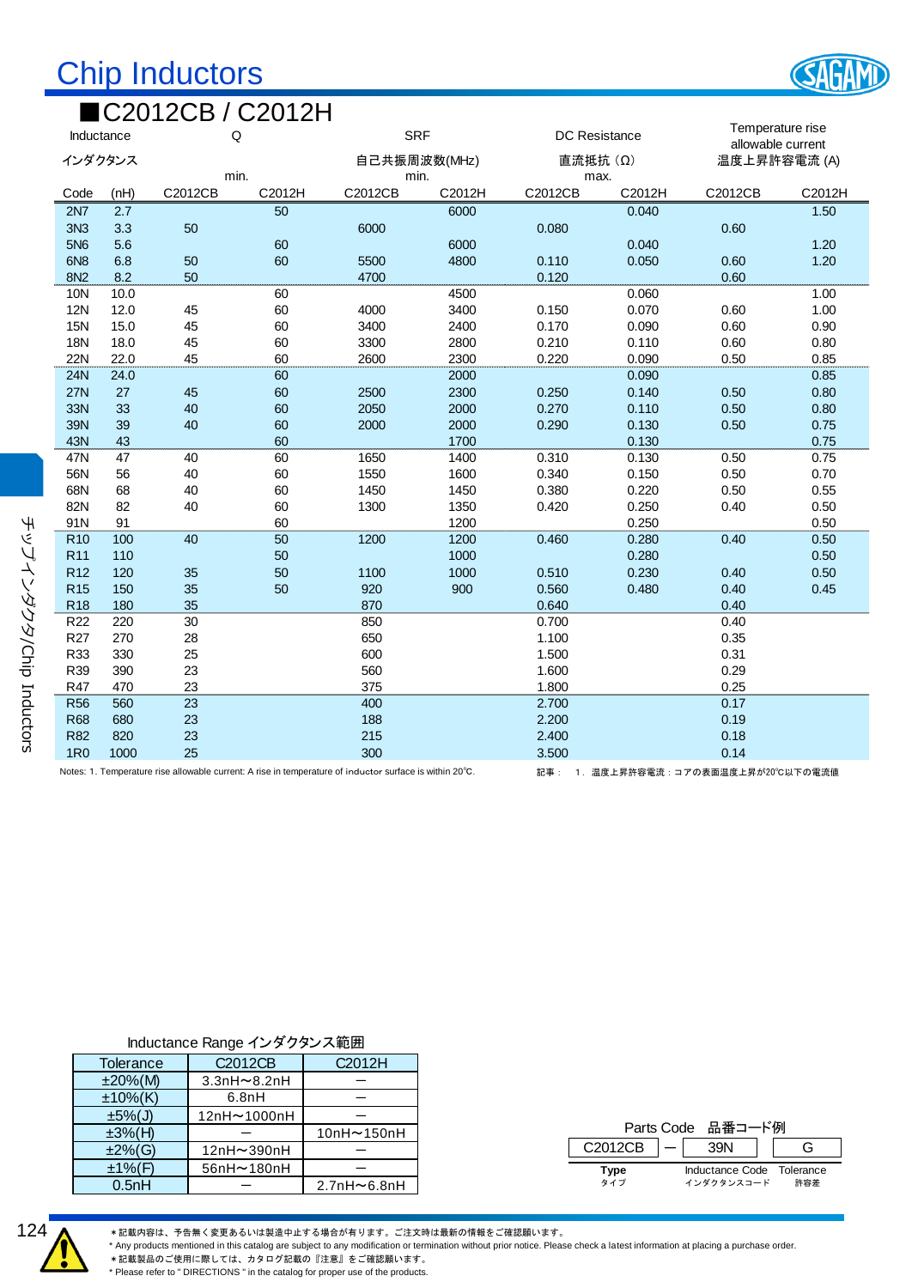### Chip Inductors ■C2012CB / C2012H





| $\frac{1}{2}$ |                      |                    |                    |  |  |  |
|---------------|----------------------|--------------------|--------------------|--|--|--|
| f(MHz)        | C <sub>2012</sub> CB | C2012H             |                    |  |  |  |
|               | L, Q                 |                    | Q                  |  |  |  |
| 1000          |                      |                    | $2.7nH \sim 6.8nH$ |  |  |  |
| 500           |                      |                    | $15nH \sim 110nH$  |  |  |  |
| 250           |                      | $2.7nH \sim 39nH$  | 120nH ~ 150nH      |  |  |  |
| 200           | $3.3nH \sim 47nH$    | $43nH \sim 68nH$   |                    |  |  |  |
| 150           | $56nH \sim 100nH$    | $82nH \sim 120nH$  |                    |  |  |  |
| 100           | 120nH ~ 390nH        | 150 <sub>n</sub> H |                    |  |  |  |
| 50            | 470 <sub>n</sub> H   |                    |                    |  |  |  |
| 25.2          | $560nH \sim 1000nH$  |                    |                    |  |  |  |
| 7.96          |                      |                    |                    |  |  |  |
|               |                      |                    |                    |  |  |  |

| Inductance and Q test frequency インダクタンス・Q測定周波数 |  |  |
|------------------------------------------------|--|--|
|                                                |  |  |



\*記載内容は、予告無く変更あるいは製造中止する場合が有ります。ご注文時は最新の情報をご確認願います。 \* Any products mentioned in this catalog are subject to any modification or termination without prior notice. Please check a latest information at placing a purchase order. \*記載製品のご使用に際しては、カタログ記載の『注意』をご確認願います。 \* Please refer to " DIRECTIONS " in the catalog for proper use of the products.

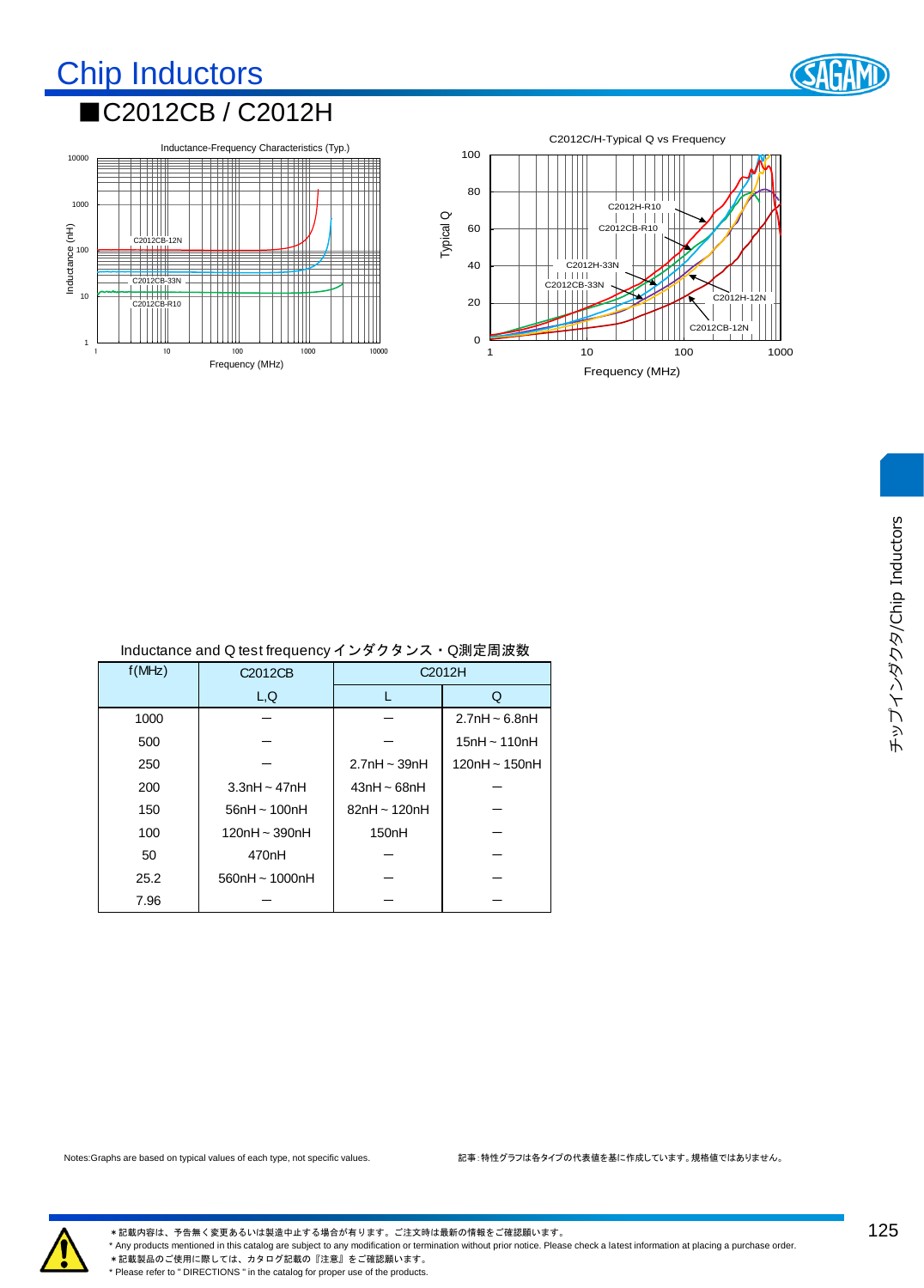

高周波対応・High -Q Support High Frequencies, High-Q 面実装空芯コイル SMD Air-Core Inductors

## Air Core Inductors

**RoHS**

C3328A C6328A C6342A

- ・高周波に対応出来る小型、低背のSMD空芯コイル
- ・自己共振周波数が高く、高い周波数での対応が可能
- ・Q値特性が必要なRFマッチング回路、アンテナマッチング回路、フィルタ回路、チューナー回路などに使用可能
- ・L値公差で狭偏差(±2%)対応が可能
- ・使用温度範囲:-40℃~+125℃(自己発熱を含む)

#### **Features**

- ・SMD Air-Core Inductor supporting High Frequency range with Compact and Low Profile structure
- ・Can be used in high frequency range because of high SRF
- ・Can be used for circuits such as RF matching circuit, antenna matching circuit, filter circuit and tuner circuit, which require the characteristics of Q
- Narrow tolerance available for Inductance $(\pm 2\%)$
- ・Operating Temperature:-40℃~+125℃(Including Self-heating)



\*記載内容は、予告無く変更あるいは製造中止する場合が有ります。ご注文時は最新の情報をご確認願います。

\* Any products mentioned in this catalog are subject to any modification or termination without prior notice. Please check a latest information at placing a purchase order.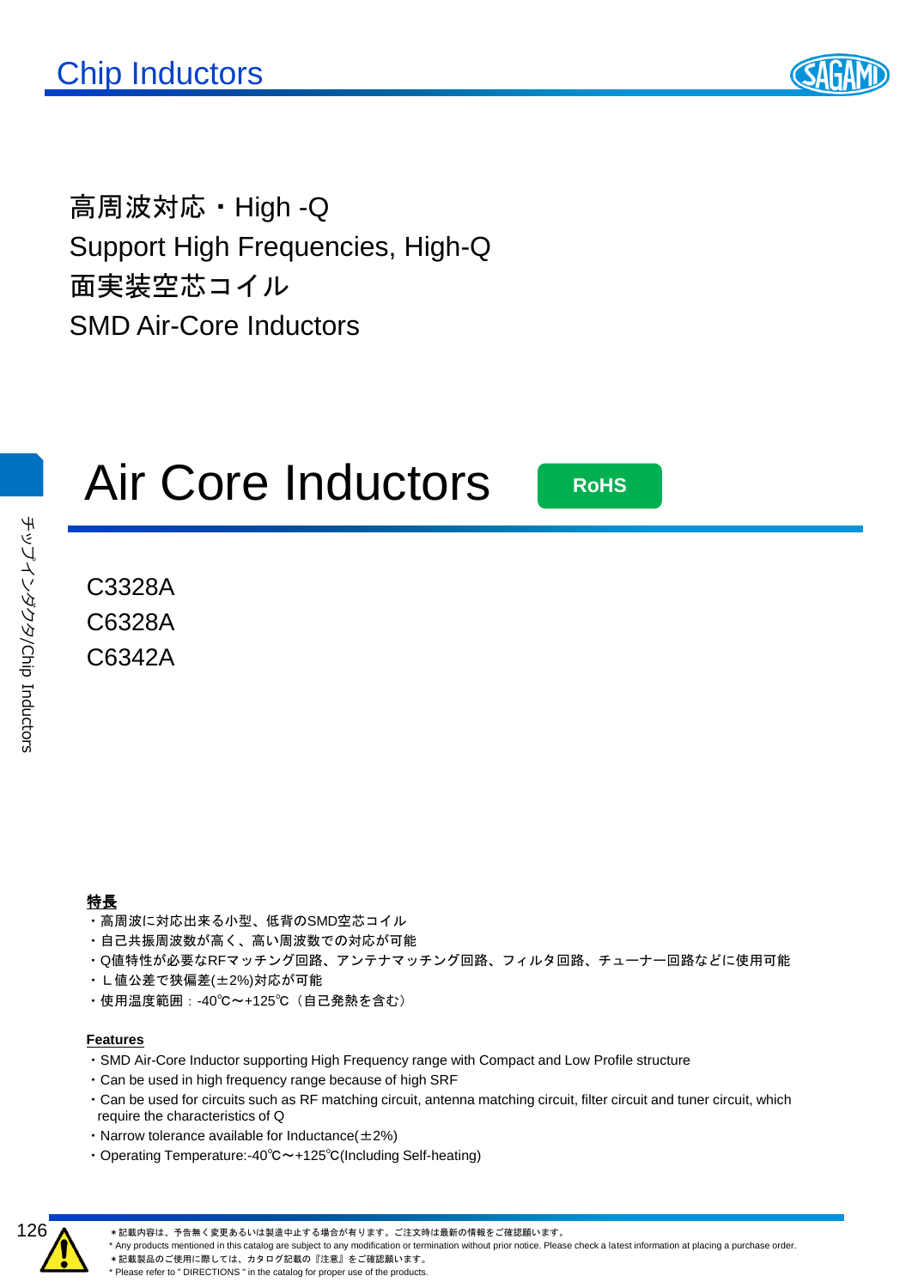



#### Recommended Land Pattern 推奨ランドパターン

| Type   | а   | IJ  | С   |     |
|--------|-----|-----|-----|-----|
| C3328A | .6  | 4.2 | 3.3 | 2.8 |
| C6328A | 4.6 | 7.2 | 3.3 | 2.8 |
| C6342A | 4.6 | ר ד | 3.8 | 3.3 |



\*記載内容は、予告無く変更あるいは製造中止する場合が有ります。ご注文時は最新の情報をご確認願います。

\* Any products mentioned in this catalog are subject to any modification or termination without prior notice. Please check a latest information at placing a purchase order. \*記載製品のご使用に際しては、カタログ記載の『注意』をご確認願います。

\* Please refer to " DIRECTIONS " in the catalog for proper use of the products.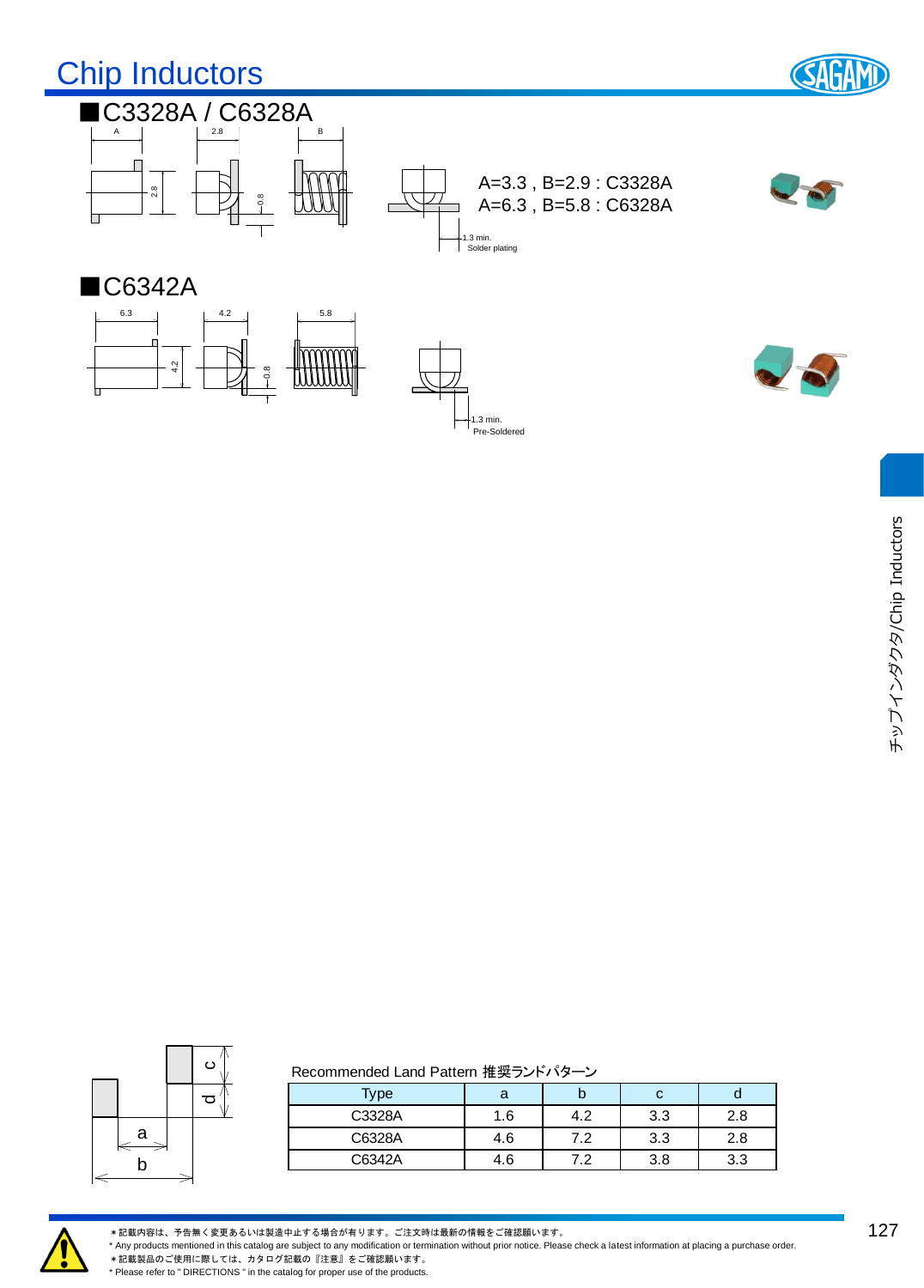

## ■C3328A / C6328A / C6342A

| Inductance      |      |                                                            | Q      |        |        | <b>Winding Turns</b> |        |                      | <b>SRF</b>   |        |
|-----------------|------|------------------------------------------------------------|--------|--------|--------|----------------------|--------|----------------------|--------------|--------|
| インダクタンス         |      |                                                            |        |        |        | 巻数(Ts)               |        |                      | 自己共振周波数(MHz) |        |
|                 |      |                                                            | min.   |        |        |                      |        |                      | min.         |        |
| Code            | (nH) | C3328A                                                     | C6328A | C6342A | C3328A | C6328A               | C6342A | C3328A               | C6328A       | C6342A |
| <b>8NO</b>      | 8.0  | 140                                                        |        |        | 3      |                      |        | 5000                 |              |        |
| <b>12N</b>      | 12.5 | 140                                                        |        |        | 4      |                      |        | 3000                 |              |        |
| <b>18N</b>      | 18.5 | 135                                                        |        |        | 5      |                      |        | 2200                 |              |        |
| 17N             | 17.5 |                                                            | 100    |        |        | 6                    |        |                      | 2200         |        |
| <b>22N</b>      | 22.0 |                                                            | 105    |        |        | $\overline{7}$       |        |                      | 2000         |        |
| 28N             | 28.0 |                                                            | 105    |        |        | 8                    |        |                      | 1700         |        |
| 35N             | 35.5 |                                                            | 115    |        |        | 9                    |        |                      | 1400         |        |
| 43N             | 43.0 |                                                            | 110    |        |        | 10                   |        |                      | 1200         |        |
| 50N             | 50.0 |                                                            |        | 125    |        |                      | 6      |                      |              | 1000   |
| 67N             | 67.0 |                                                            |        | 125    |        |                      | 7      |                      |              | 800    |
| 88N             | 88.0 |                                                            |        | 125    |        |                      | 8      |                      |              | 700    |
| R <sub>11</sub> | 110  |                                                            |        | 120    |        |                      | 9      |                      |              | 650    |
| R <sub>13</sub> | 135  |                                                            |        | 110    |        |                      | 10     |                      |              | 500    |
|                 |      | Notes: 1. Measurement Frequency for Inductance & Q: 150MHz |        |        |        | 記事:                  |        | 1. インダクタンス · Q測定周波数: | 150MHz       |        |
|                 |      |                                                            |        |        |        |                      |        |                      |              |        |
|                 |      |                                                            |        |        |        |                      |        |                      |              |        |
|                 |      |                                                            |        |        |        |                      |        |                      |              |        |
|                 |      | Temperature rise allowable current 温度上昇許容電流                |        |        |        |                      |        |                      |              |        |

| C6342A<br>4.0A<br>3.0A<br>Notes : 1. Temperature rise allowable current : A rise in temperature<br>of inductor surface is within 20°C.<br>記事:1.温度上昇許容電流は、インダクタンスの表面温度上昇が<br>20℃以下の直流電流値です。<br>Inductance Range インダクタンス範囲 |                | Temperature rise allowable current  温度上昇許容電流 |  |                   |
|--------------------------------------------------------------------------------------------------------------------------------------------------------------------------------------------------------------------------|----------------|----------------------------------------------|--|-------------------|
|                                                                                                                                                                                                                          | C3328A, C6328A |                                              |  |                   |
|                                                                                                                                                                                                                          |                |                                              |  |                   |
|                                                                                                                                                                                                                          |                |                                              |  |                   |
|                                                                                                                                                                                                                          |                |                                              |  |                   |
|                                                                                                                                                                                                                          |                |                                              |  |                   |
|                                                                                                                                                                                                                          |                |                                              |  |                   |
|                                                                                                                                                                                                                          |                |                                              |  |                   |
|                                                                                                                                                                                                                          |                |                                              |  |                   |
|                                                                                                                                                                                                                          |                |                                              |  |                   |
|                                                                                                                                                                                                                          |                |                                              |  |                   |
|                                                                                                                                                                                                                          |                |                                              |  |                   |
|                                                                                                                                                                                                                          |                |                                              |  |                   |
|                                                                                                                                                                                                                          |                |                                              |  |                   |
|                                                                                                                                                                                                                          |                |                                              |  |                   |
|                                                                                                                                                                                                                          |                |                                              |  |                   |
|                                                                                                                                                                                                                          |                |                                              |  |                   |
|                                                                                                                                                                                                                          |                |                                              |  |                   |
|                                                                                                                                                                                                                          |                |                                              |  |                   |
|                                                                                                                                                                                                                          |                |                                              |  |                   |
|                                                                                                                                                                                                                          |                |                                              |  |                   |
|                                                                                                                                                                                                                          |                |                                              |  |                   |
|                                                                                                                                                                                                                          |                |                                              |  |                   |
|                                                                                                                                                                                                                          |                |                                              |  |                   |
|                                                                                                                                                                                                                          |                |                                              |  |                   |
|                                                                                                                                                                                                                          |                |                                              |  |                   |
|                                                                                                                                                                                                                          |                |                                              |  |                   |
|                                                                                                                                                                                                                          |                |                                              |  |                   |
|                                                                                                                                                                                                                          |                |                                              |  |                   |
|                                                                                                                                                                                                                          |                |                                              |  | Parts Code 品番コード例 |

| <b>Tolerance</b> | C3328A          | C6328A        | C6342A        |  |  |  |
|------------------|-----------------|---------------|---------------|--|--|--|
| $\pm 5\%$ (J)    | $8.0 - 18.5$ nH | $17.5 - 43nH$ | $50 - 135$ nH |  |  |  |
| $\pm 2\%$ (G)    | $8.0 - 18.5$ nH | $17.5 - 43nH$ | $50 - 135$ nH |  |  |  |
|                  |                 |               |               |  |  |  |

| Parts Code 品番コード例 |  |                  |                                      |
|-------------------|--|------------------|--------------------------------------|
| C3328A            |  |                  |                                      |
| Type              |  | Tolerance<br>許容差 | <b>Inductance Code</b><br>インダクタンスコード |



チップインダクタ

/Chip Inductors

チップインダクタンChip Inductors

\*記載内容は、予告無く変更あるいは製造中止する場合が有ります。ご注文時は最新の情報をご確認願います。

\* Any products mentioned in this catalog are subject to any modification or termination without prior notice. Please check a latest information at placing a purchase order.

\*記載製品のご使用に際しては、カタログ記載の『注意』<br>※記載製品のご使用に際しては、カタログ記載の『注意』をご確認願います。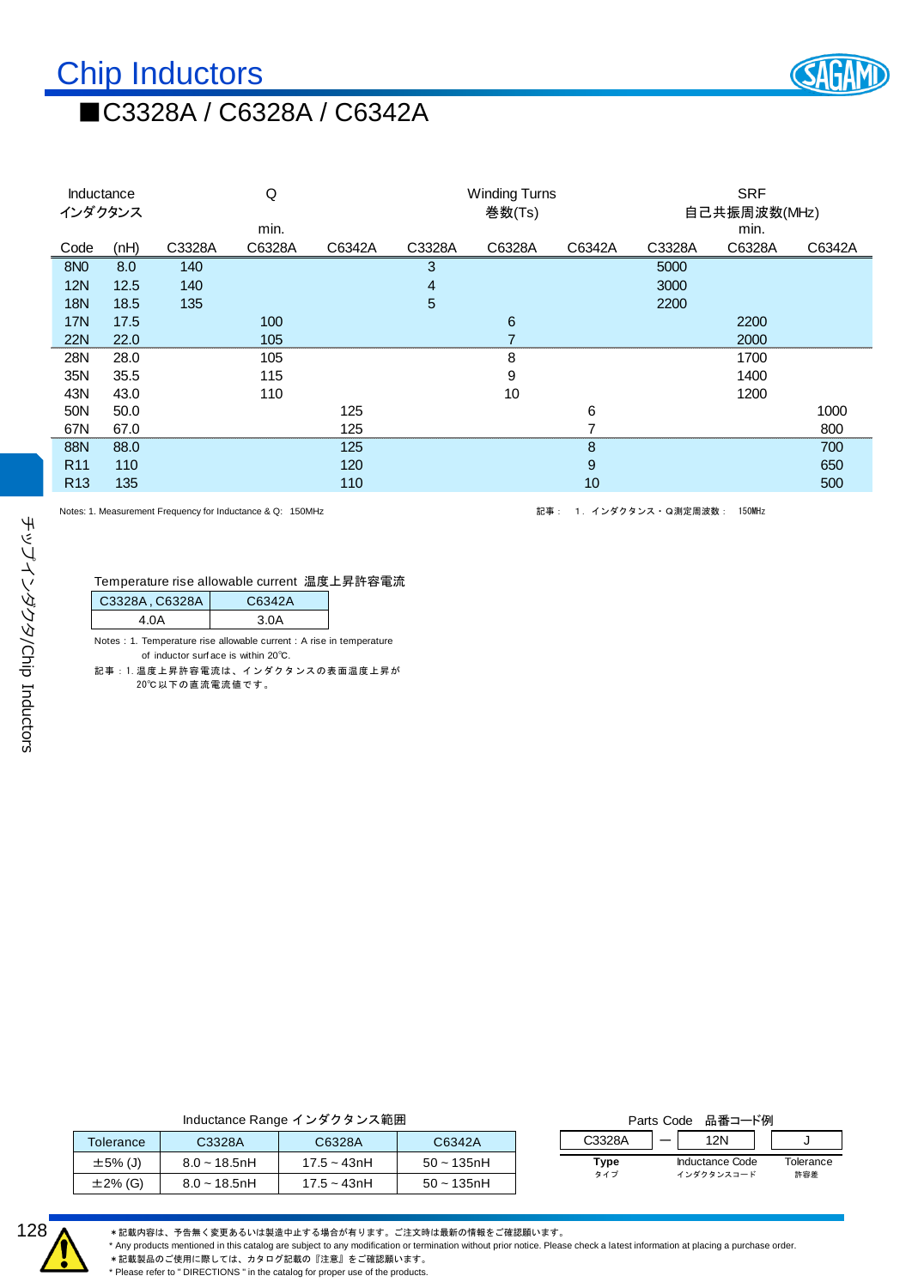## Chip Inductors ■C3328A / C6328A / C6342A







\*記載内容は、予告無く変更あるいは製造中止する場合が有ります。ご注文時は最新の情報をご確認願います。 \* Any products mentioned in this catalog are subject to any modification or termination without prior notice. Please check a latest information at placing a purchase order. \*記載製品のご使用に際しては、カタログ記載の『注意』をご確認願います。 \* Please refer to " DIRECTIONS " in the catalog for proper use of the products.

129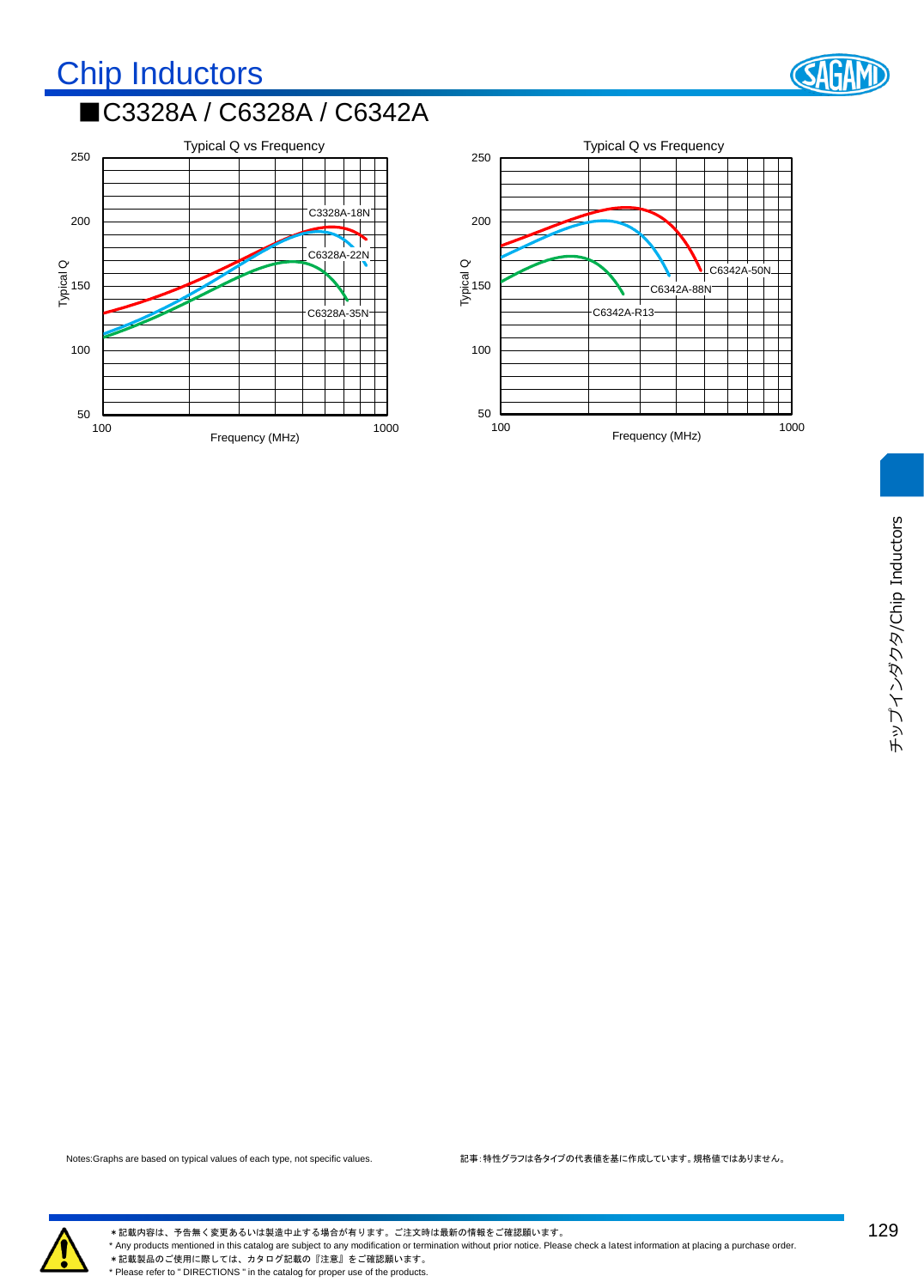

バルントランス Balun Transformer

# Balun type

**RoHS**

4BMH / 4BLH 6BLH 7BKH 10BGH

- ・メガネ型フェライトコアにバイファイラ巻線したバルントランス
- ・インピーダンス変換、分配器、DBMに使用可能
- ・使用温度範囲:-20~+105℃(自己発熱を含む)

#### **Features**

- ・Balun Transformer Bifilar-Wound around a Glasses-like Ferrite Core
- ・Can be used for impedance transformations, distributor, and DBM
- ・Operating Temperature:-20~+105℃(Including Self-heating)



\*記載内容は、予告無く変更あるいは製造中止する場合が有ります。ご注文時は最新の情報をご確認願います。

\* Any products mentioned in this catalog are subject to any modification or termination without prior notice. Please check a latest information at placing a purchase order.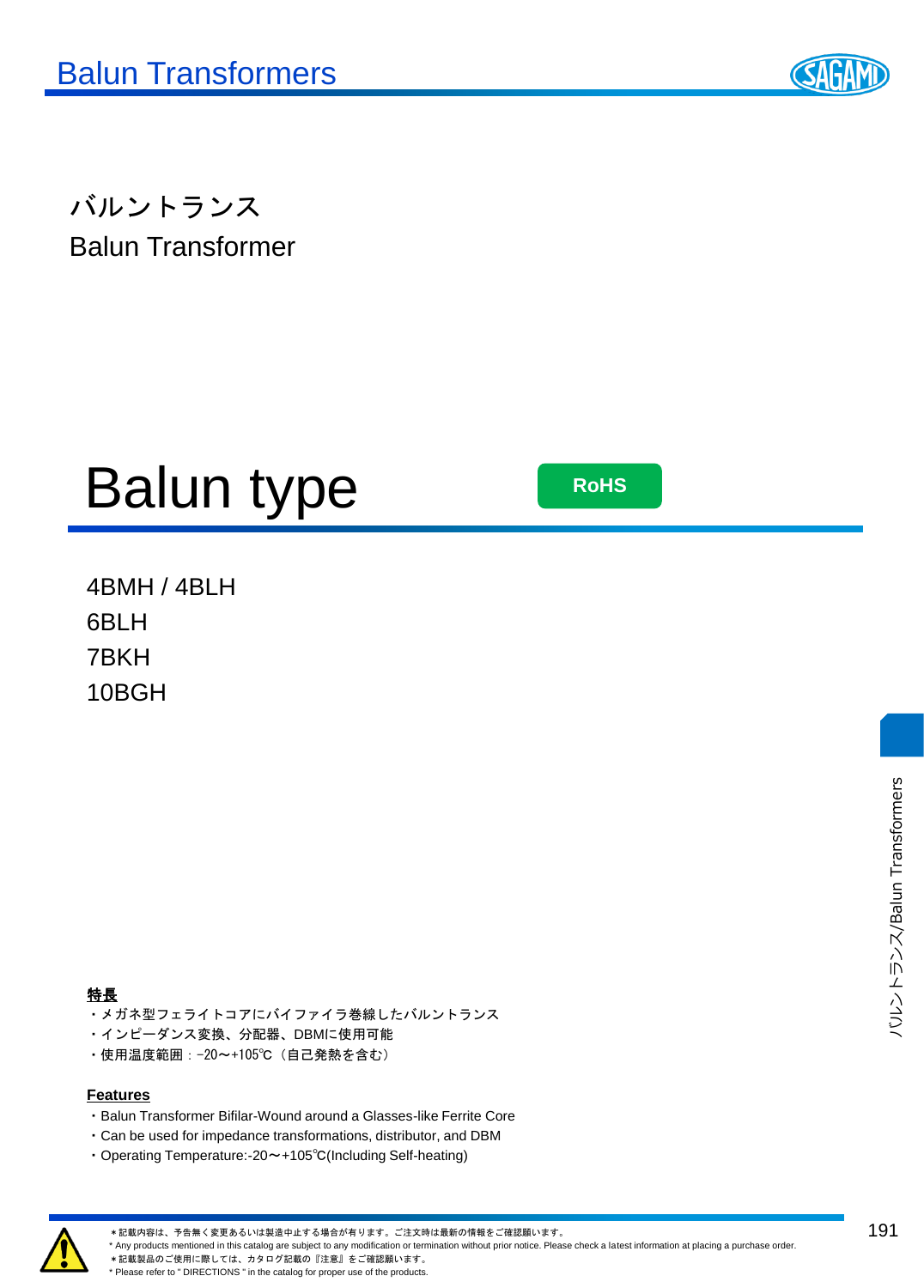## Balun Transformers

**SAGAM** 













### ■7BKH















バルントランス

ノジワンマルソン/Balun Transformers

Transformers

\*記載内容は、予告無く変更あるいは製造中止する場合が有ります。ご注文時は最新の情報をご確認願います。

\* Any products mentioned in this catalog are subject to any modification or termination without prior notice. Please check a latest information at placing a purchase order.